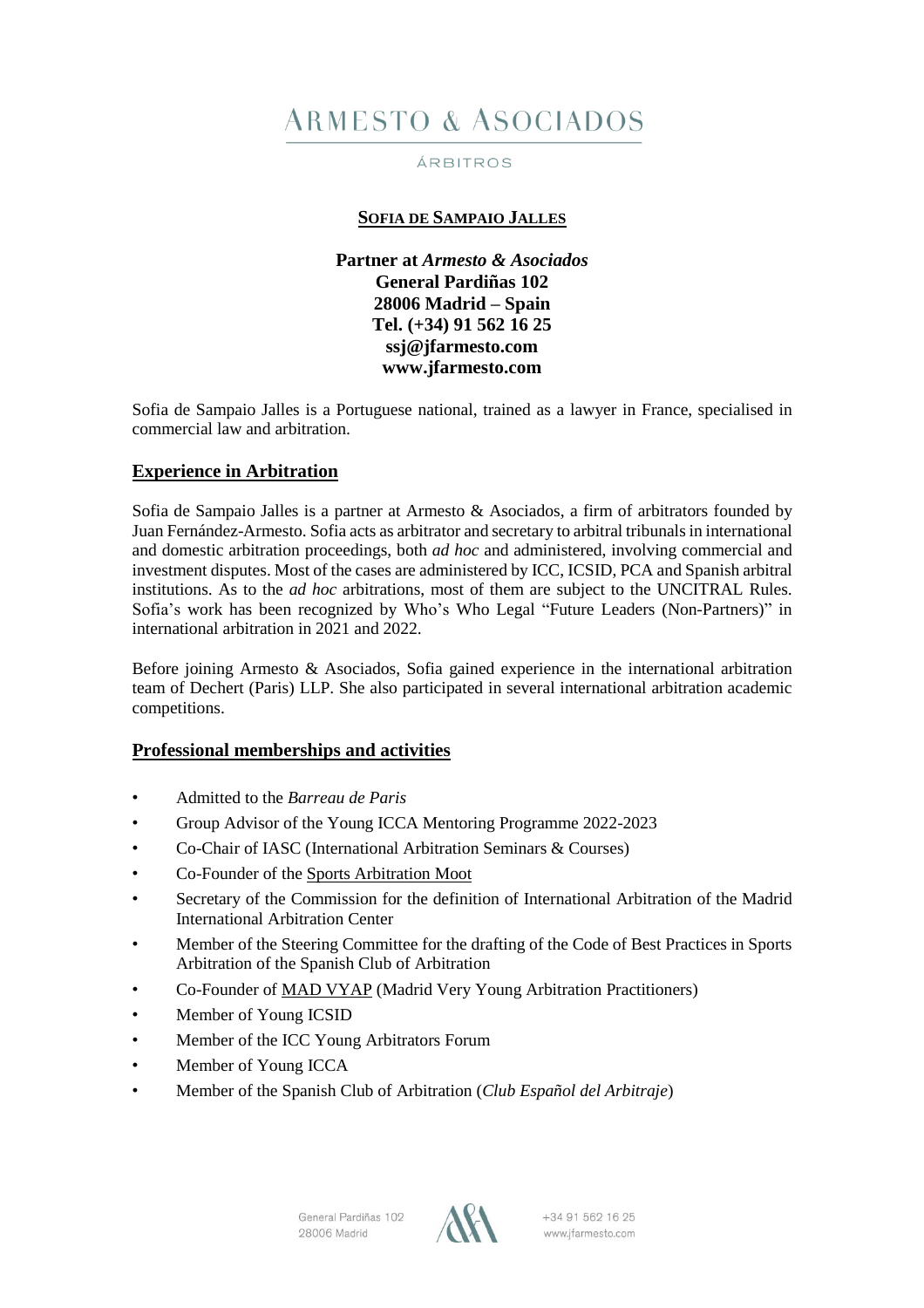

## **Professional Experience**

In 2014 Sofia worked in the Mergers & Acquisitions team of PDGB Avocats in Paris, France. Prior to that she gained experience in the Competition and European Union Law team of the Portuguese law firm Vieira de Almeida & Associados, in Lisbon, Portugal.

## **Education**

Sofia holds a Bachelor's degree in Political Sciences from the prestigious university of Sciences Po Paris, obtained in 2011. Sofia participated in an exchange program during which she spent a year at King's College London.

Sofia also holds a Master's degree in Economic Law, with a specialisation in litigation and international arbitration, from Sciences Po Paris, which she obtained in 2014.

Finally, from 2014 to 2016, Sofia joined the *Ecole de Formation des Barreaux de la Cour d'appel de Paris*, completing her education as a lawyer and obtaining the *Certificat d'Aptitude à la Profession d'Avocat*.

# **Languages**

- Portuguese (mother tongue);
- French (bilingual);
- English (bilingual);
- Spanish (bilingual).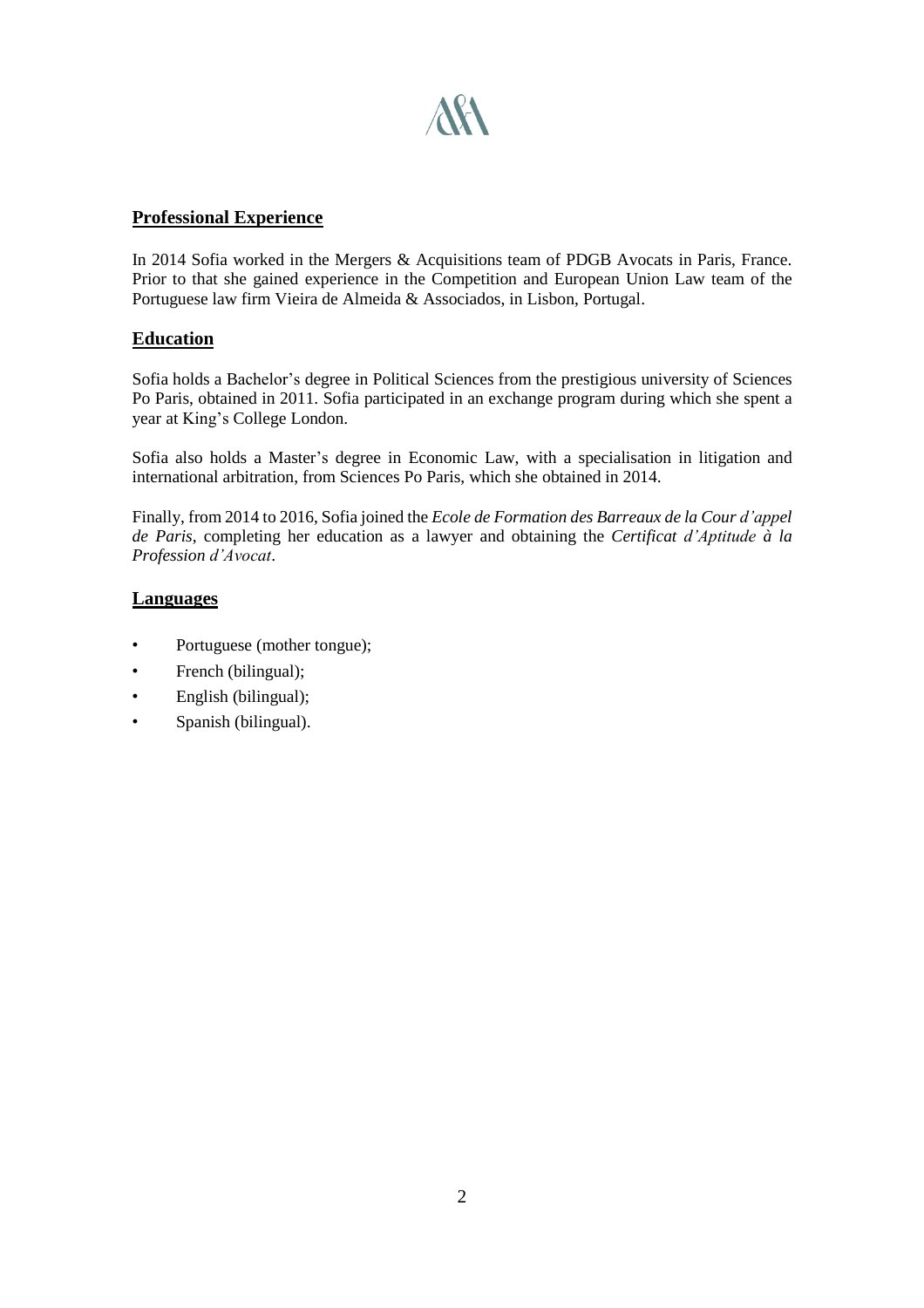

#### **LIST OF ARBITRATIONS**

### **As Arbitrator**

- 1. **Portuguese Company vs. Spanish Company**, President of the Tribunal, *Ad Hoc*, management agreement, Portuguese law, English language, (2021).
- 2. **Honduran Company vs. Spanish construction Company**, Sole Arbitrator, Corte de Arbitraje de Madrid, construction agreement, Spanish language, (2020).

#### **As Secretary or Assistant to the Arbitral Tribunal / Sole Arbitrator**

- 3. **Encavis and others vs. Italian Republic**, Assistant to the Tribunal (chairman: J. Fernández-Armesto; co-arbitrators: W. Miles QC and A. Mourre), ICSID Case No. ARB/20/39, investment arbitration, English language. Counsel to Claimants: King & Spalding. Counsel to Respondent: Avvocatura dello Stato and Ministero degli Affari Esteri e della Cooperazione Internazionale, (2021).
- 4. **Arab Company and National vs. Arab State**, Administrative Secretary to the Arbitral Tribunal (chairman: J. Fernández-Armesto; co-arbitrators: C. Poncet and N. G. Ziadé), OIC Investment Agreement (ICC), English language. Counsel to Claimants: DLA Piper and Dr. Ioannis Konstantinidis. Counsel to Respondent: Mr. Christopher Harris QC and Squire Patton Boggs, (2020).
- 5. **Indian Company v. African State**, Administrative Secretary to the Tribunal (chairman: J. Fernández-Armesto; co-arbitrators: G. Santiago Tawil and H. Perezcano Díaz), UNCITRAL, English language. Counsel to Claimant: Addleshaw Goddard LLP, Miranda & Associados and Pimenta & Associados; Counsel to Respondent: Dorsey & Whitney LLP, (2020).
- 6. **Mauritian Company vs. BVI and Mauritian Companies**, Administrative Secretary (chairman: J. Fernández-Armesto; co-arbitrators: P. Friedland and A. Soveral Martins), ICC, shareholders' agreement, law of African Republic, English language. Counsel to Claimant: Sullivan & Cromwell; Counsel to Respondent: Mayer Brown, (2019).
- 7. **LSG Building Solutions GmbH and others vs. Romania**, Assistant to the Arbitral Tribunal, (chairman: J. Fernández-Armesto; co-arbitrators: P.M. Dupuy and O. T. Johnson Jr.), ICSID Case No. ARB/18/19, investment arbitration under the Energy Charter Treaty, English language. Counsel to Claimants: King & Spalding; Counsel to Respondent: Curtis, Mallet-Prevost, Colt & Mosle, (2019).
- 8. **Brazilian Company vs. Brazilian Companies**, Administrative Secretary to the Arbitral Tribunal (chairman: J. Fernández-Armesto; co-arbitrators: P. Mota Pinto), ICC, share purchase agreement, Brazilian law, Portuguese language. Counsel to Claimant: Mattos Filho, Veiga Filho, Marrey Jr. e Quiroga Advogados; Ferro, Castro Neves, Daltro & Gomide Advogados; Wilmer Cutler Pickering Hale and Dorr; King & Spalding. Counsel to Respondent 1: E. Munhoz Advogados; Lefosse Advogados; Freshfields Bruckhaus Deringer. Counsel to Respondent 2: Bichara Advogados, White & Case, (2019).
- 9. **Gramercy Funds Management LLC and Gramercy Peru Holdings LLC vs. Republic of Peru**, Assistant to the Arbitral Tribunal (chairman: J.Fernández-Armesto; co-arbitrators: S. Drymer and B. Stern), UNCITRAL administered by ICSID, investment arbitration under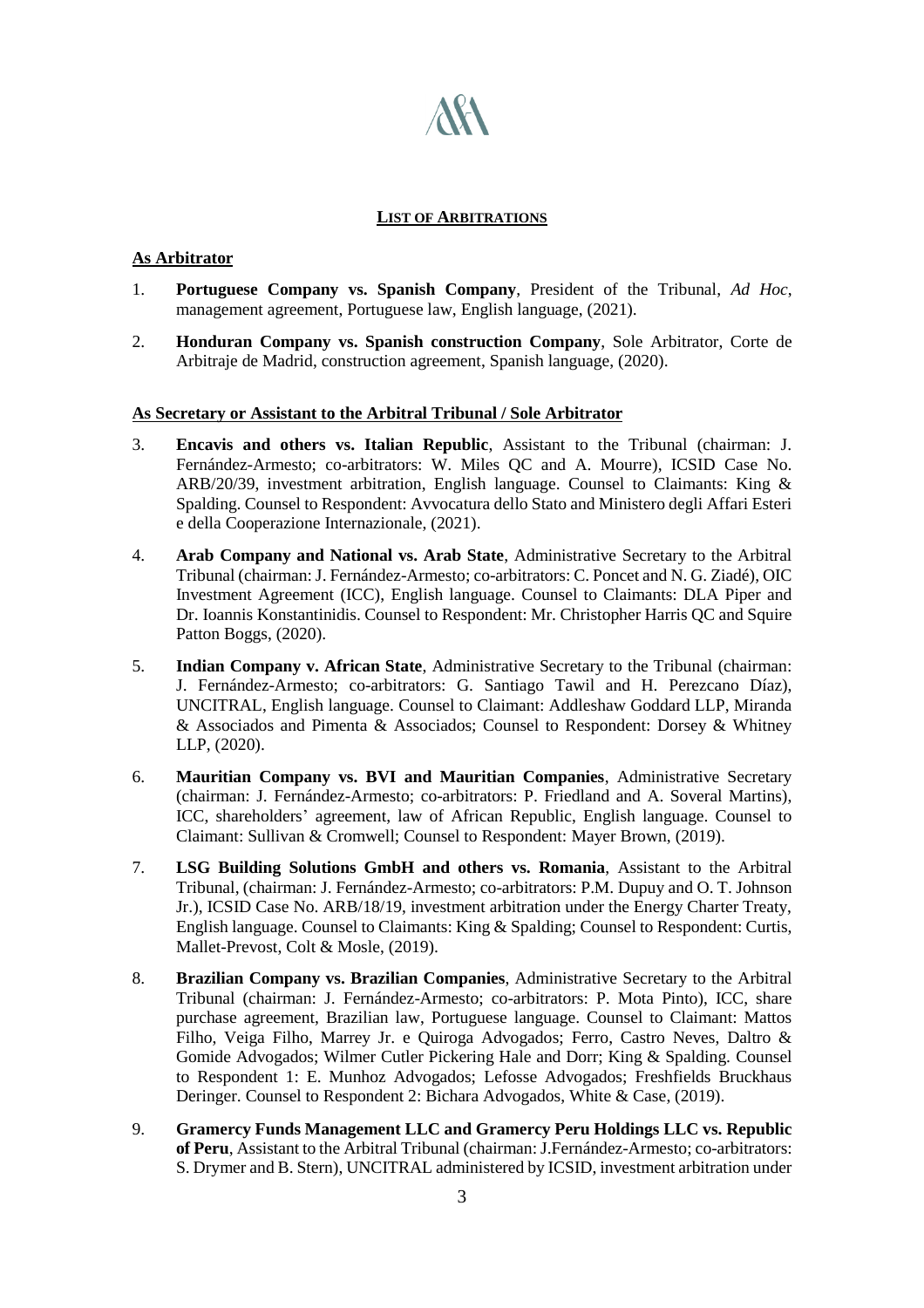

TPA USA-Peru; English and Spanish languages. Counsel to Claimant: Debevoise & Plimpton; Rodrigo, Elias & Medrano. Counsel to Respondent: Arnold & Porter Kaye Schole LLP, (2018).

- 10. **Private Companies and Individuals vs. Brazilian Entity**, Administrative Secretary to the Arbitral Tribunal (chairman: J. Fernández-Armesto; co-arbitrators: S. K. Chermont de Britto and N. C. da Silva Flores), ICC, settlement agreement, Brazilian law, Portuguese language. Counsel to Claimant: Didier, Sodré & Rosa; Shearman & Sterling LLP; Herbert Smith Freehills LLP; In-house. Counsel to Respondent: Tozzini Freire Advogados; Siqueira, Bottrel, Almeida e Silva Advogados; Cleary Gottlieb Steen & Hamilton, (2018).
- 11. **Luxembourg Holding Company vs. Luxembourg Holding Company**, Administrative Secretary to the Arbitral Tribunal (chairman: J. Fernández-Armesto; co-arbitrators: A. Hierro and D. Arias), ICC, share purchase agreement, Portuguese law, English language. Counsel to Claimant: PLMJ Advogados; Counsel to Respondent: Morais Leitão, Galvão Teles, Soares da Silva & Associados, (2018).
- 12. **DP World Limited vs. Kingdom of Belgium**, Assistant to the Chairman (chairman: J. Fernández-Armesto; co-arbitrators: B. Stern and S. Alexandrov), ICSID Case No. ARB/17/21, investment arbitration under BIT, English language, (2017).
- 13. **Oil and Gas Company vs. African State-Owned Entity**, Administrative Secretary to the Arbitral Tribunal (chairman: J. Fernández-Armesto; co-arbitrators: E. Damião Gonçalves and J. E. Nunes Pinto), UNCITRAL (ICC), production sharing contract, Portuguese language, (2017).
- 14. **French distillery vs. Spanish distillery**, Administrative Secretary to the Sole Arbitrator, Corte de Arbitraje de Madrid, *ex aequo et bono*, Spanish language, (2016).
- 15. **Spanish Fund manager vs. Spanish Venture Capital Fund**, Administrative Secretary to the Arbitral Tribunal, Corte de Arbitraje de Madrid, Spanish law and language, (2016).
- 16. **Spanish beverage producer vs. Distributor of beverage**, Administrative Secretary to the Arbitral Tribunal, Corte Española de Arbitraje, distribution agreement, Spanish law and language, (2016).
- 17. **Spanish construction company vs. Spanish construction company**, Secretary to the Emergency Arbitrator, Corte Española de Arbitraje, consortium agreement, Spanish law and language, (2016).
- 18. **Spanish and Chilean train construction companies vs. Canadian and Chilean train construction companies**, Administrative Secretary to the Sole Arbitrator, ICC, consortium agreement, Spanish law, English language, (2016).
- 19. **UAE Investor vs. Brazilian Investors**, Administrative Secretary to the Arbitral Tribunal (chairman: J. Fernández-Armesto; co-arbitrators: P. Batista Martins and V. Galíndez), ICC, shareholders agreement relating to a major construction project, Brazilian law, English language, (2016).
- 20. **PT Ventures, SGPS, S.A. vs. The Republic of Cabo Verde**, Assistant to the Arbitral Tribunal, ICSID Case No. ARB/15/12, investment arbitration under BIT, Portuguese language, (2015).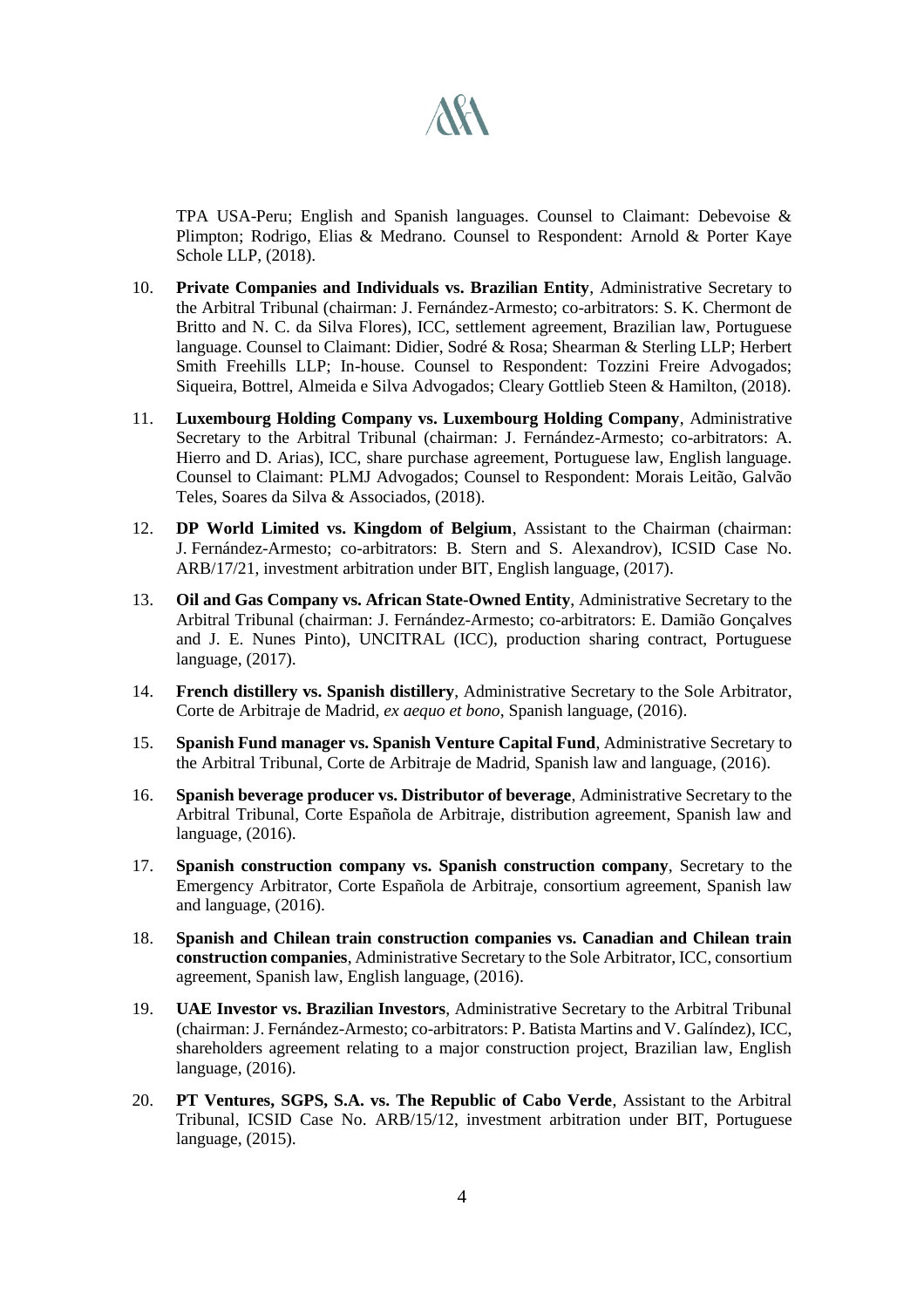

- 21. **Telecom Company vs. African State**, Administrative Secretary to the Arbitral Tribunal, ICC, shareholders' agreement, Portuguese language, (2015).
- 22. **State-Owned Oil and Gas Company vs. Agency of a State**, Administrative Secretary to the Arbitral Tribunal, ICC, concession agreement, Portuguese language, (2014).
- 23. **European Republic vs. Private Companies**, Administrative Secretary to the Arbitral Tribunal, ICC, privatization in the shipbuilding sector, English language, (2014).

June 2022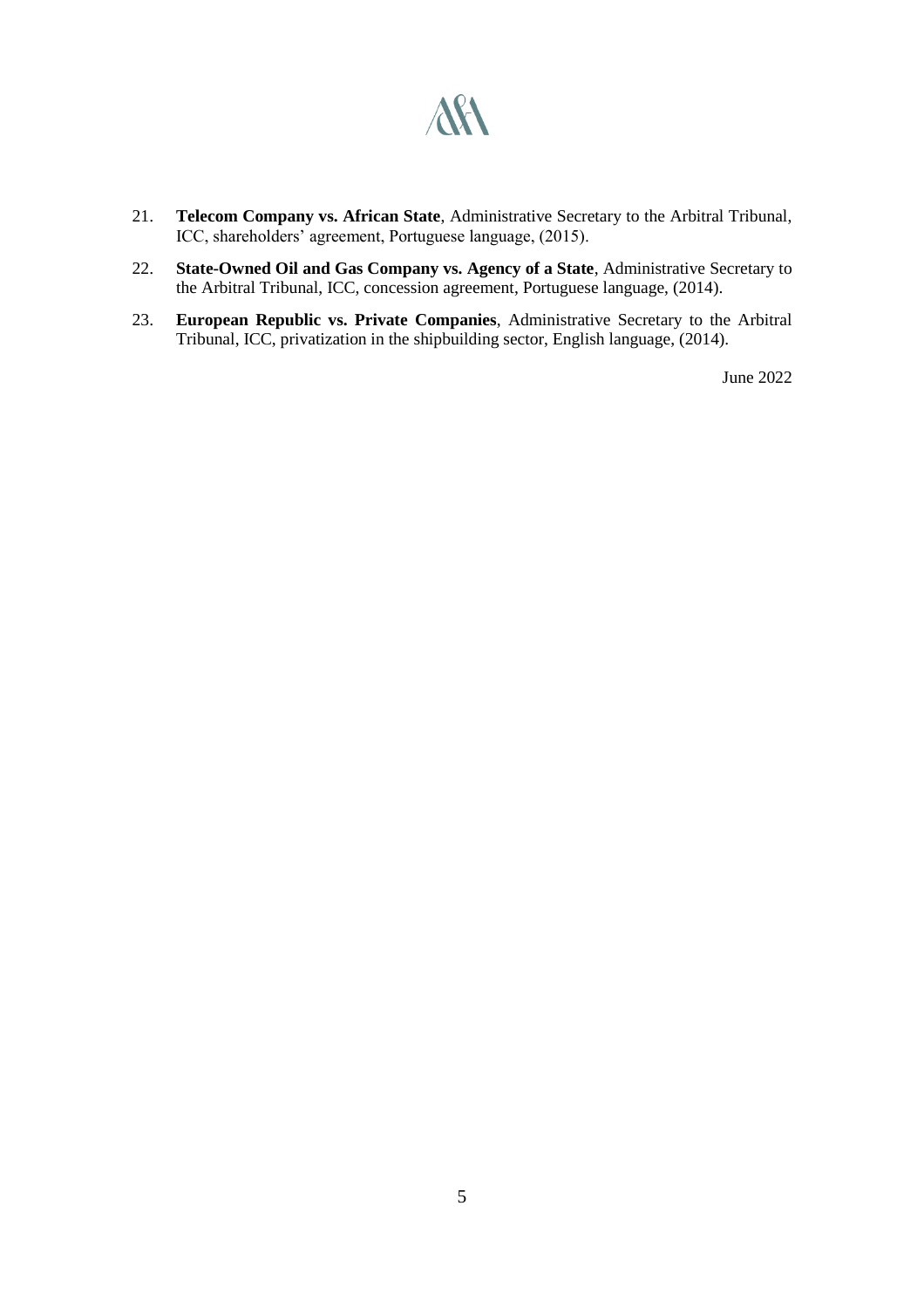

#### **CONFERENCES, COURSES AND PUBLICATIONS**

- 1. "Cultural elements in the organization of the arbitral procedure" speaker at the XIII *Conferencia Latinoamericana de Arbitraje* (Montevideo, Uruguay) (2022).
- 2. "Legitimate Expectations in Domestic Legal Systems and Public International Law" moderator of a webinar organized by the American Society of International Law (2022).
- 3. "Arbitration: A return to normality" speaker in an event organized by ICC YAF (Lisbon, Portugal) (2021).
- 4. "The Arbitration Agreement and its impact on the proceedings" speaker at the 5 th Advanced Seminary on Arbitration of ICC Portugal (Lisbon, Portugal) (2021).
- 5. Co-Author of "Conflicts of Interest in the Code of Best Practices in Arbitration Published by the Spanish Arbitration Club", BCDR International Arbitration Review 6, no. 1 (2019), pp. 67-92.
- 6. "ICC YAF: Administrative Secretaries: Role, duties, and challenges" speaker in a webinar organized by ICC YAF and YCAP – Young Czech Arbitration Professionals, ICC Prague Arbitration Day (2021).
- 7. Lecturer at the *Curso de Formação Avançada em Arbitragem Internacional Lusófona*, organized by Almedina (2021).
- 8. "Surviving and succeeding as a junior arbitration lawyer: Tales from the frontline" speaker in a webinar organized by ICC YAF and London VYAP (2020).
- 9. "Joint Treaty Interpretations by States before or during the Dispute" speaker in the 3 rd Edition of the *Encontro de Arbitralistas Lusófonos*, Paris Arbitration Week (2020).
- 10. Co-Author of "The Armesto Schedule: a Step Further to a More Efficient Document Production", Kluwer Arbitration Blog, (April 4, 2020).
- 11. "*Arbitraje en Tiempos de Pandemia*: Best Practices" speaker in a webinar organized by the Under 40 section of the *Club Español del Arbitraje* (CEA-40) (2020).
- 12. "Arbitral Awards: The Brazilian Tool Kit" speaker at the 2<sup>nd</sup> Brazilian Arbitration Forum (Paris, France) (2019).
- 13. "The French Supreme Court the *Cour de cassation*" guest teacher in the Litigation I class of the LLB of IE University (2019).
- 14. "Revisiting the Redfern Schedule" workshop at the 7th ICC YAF Global Conference (Organized by ICC YAF) (London, United Kingdom) (2019).
- 15. "*Financiación de terceros y asignación de costas*" speaker at an event organized by the Under 40 section of the *Club Español del Arbitraje* (CEA-40), (Spain) (2019).